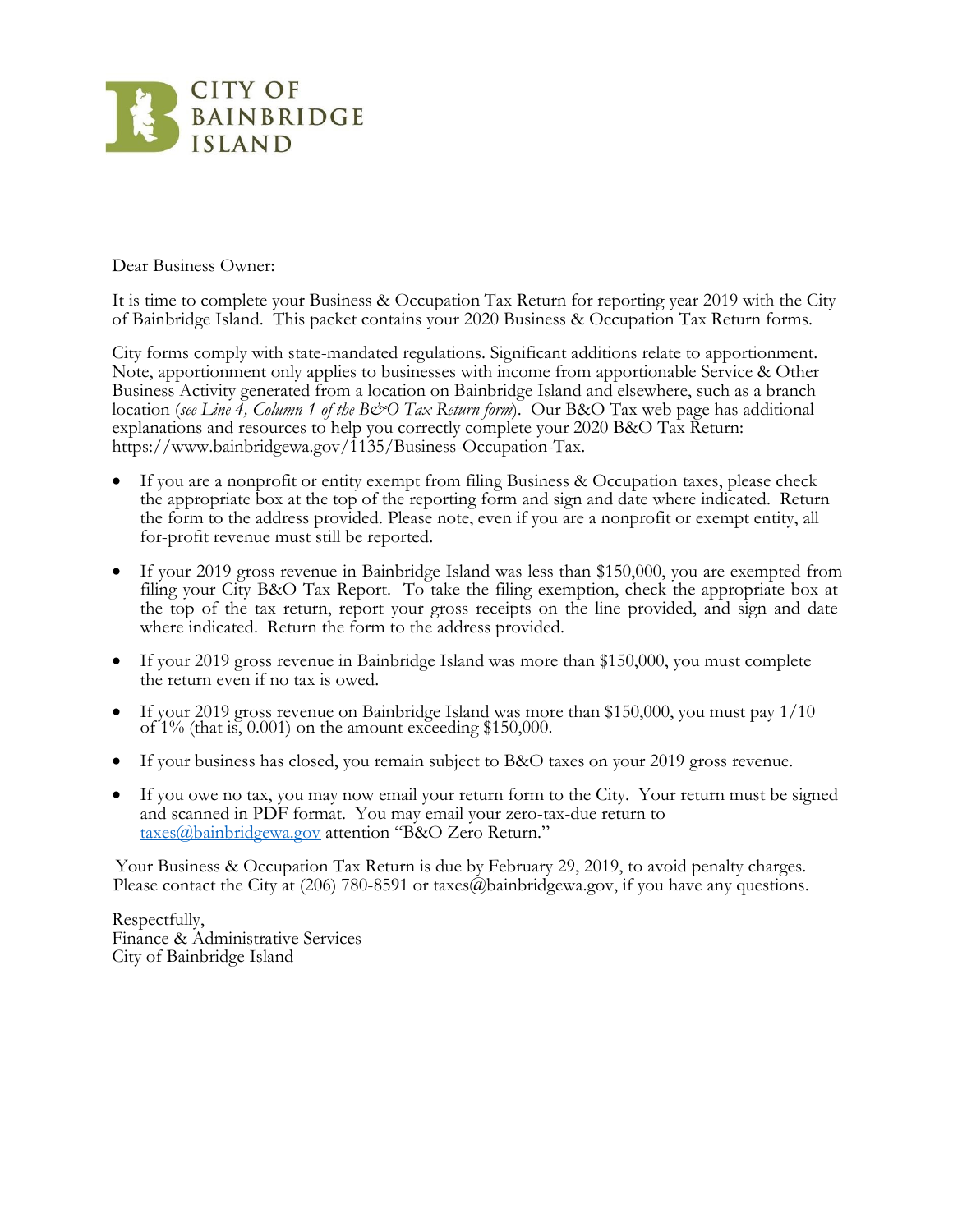$C^{1 \bar{1} \bar{Y}}$  O<sub>R</sub>

## **City of Bainbridge Island Annual Business & Occupation Tax Return**

|                                                                                                                                                                                                                                                                                                      | Amended return with required supporting documents                                                                                                                                                                                           |                                                                                                                                                                                                                                                                                                                   |                   |  |  |  |
|------------------------------------------------------------------------------------------------------------------------------------------------------------------------------------------------------------------------------------------------------------------------------------------------------|---------------------------------------------------------------------------------------------------------------------------------------------------------------------------------------------------------------------------------------------|-------------------------------------------------------------------------------------------------------------------------------------------------------------------------------------------------------------------------------------------------------------------------------------------------------------------|-------------------|--|--|--|
|                                                                                                                                                                                                                                                                                                      | <b>REPORTING YEAR</b>                                                                                                                                                                                                                       | <b>UBI NUMBER</b>                                                                                                                                                                                                                                                                                                 | <b>DUE DATE</b>   |  |  |  |
| <b>Business Name/Address:</b>                                                                                                                                                                                                                                                                        | 2019                                                                                                                                                                                                                                        |                                                                                                                                                                                                                                                                                                                   | February 29, 2020 |  |  |  |
|                                                                                                                                                                                                                                                                                                      | CHECK HERE IF THIS IS A NONPROFIT OR ENTITY EXEMPT FROM FILING<br>BUSINESS & OCCUPATION TAXES, THEN SIGN, DATE, AND MAIL THIS RETURN.<br>NOTE: EVEN IF NONPROFIT OR EXEMPT ENTITY, ALL FOR-PROFIT INCOME<br>ACTIVTY MUST STILL BE REPORTED. |                                                                                                                                                                                                                                                                                                                   |                   |  |  |  |
| CHECK HERE IF THE BUSINESS HAS CLOSED AND THIS IS THE FINAL RETURN<br>New Owner's Name: New York and the Second Second Second Second Second Second Second Second Second Second Second Second Second Second Second Second Second Second Second Second Second Second Second Second Second Second Secon | REPORTED.                                                                                                                                                                                                                                   | CHECK HERE IF YOUR BUSINESS RECEIVED LESS THAN \$150,000 GROSS<br>REVENUE ON BAINBRIDGE ISLAND DURING 2020. REPORT YOUR GROSS<br>REVENUE ON THE LINE BELOW, THEN SIGN, DATE, AND MAIL THIS RETURN.<br>NOTE: YOUR RETURN WILL BE REJECTED IF YOUR GROSS REVENUE IS NOT<br>2019 Gross Revenue on Bainbridge Island: |                   |  |  |  |
| New Owner's Email:                                                                                                                                                                                                                                                                                   |                                                                                                                                                                                                                                             | <b>NOTE: YOUR RETURN MUST BE SIGNED AND DATED.</b>                                                                                                                                                                                                                                                                |                   |  |  |  |

|                   | <b>GROSS RECEIPTS</b>                                                                                                                                                                                                  |                                                   |                                                                                                                                                                                                                                                        |                                                      |                       |  |  |  |
|-------------------|------------------------------------------------------------------------------------------------------------------------------------------------------------------------------------------------------------------------|---------------------------------------------------|--------------------------------------------------------------------------------------------------------------------------------------------------------------------------------------------------------------------------------------------------------|------------------------------------------------------|-----------------------|--|--|--|
|                   | Column 1                                                                                                                                                                                                               | Column <sub>2</sub>                               | Column 3                                                                                                                                                                                                                                               | Column 4                                             | Column 5              |  |  |  |
|                   | <b>Business Activity</b>                                                                                                                                                                                               | <b>Gross Receipts</b>                             | Deductions*                                                                                                                                                                                                                                            | Exemptions*                                          | <b>Taxable Amount</b> |  |  |  |
| Line No.          |                                                                                                                                                                                                                        | on Bainbridge Island                              | Schedule B                                                                                                                                                                                                                                             | Schedule B                                           |                       |  |  |  |
| 1                 | Wholesaling                                                                                                                                                                                                            |                                                   |                                                                                                                                                                                                                                                        |                                                      |                       |  |  |  |
| $\overline{2}$    | Retailing/Retail Services                                                                                                                                                                                              |                                                   |                                                                                                                                                                                                                                                        |                                                      |                       |  |  |  |
| 3                 | Service & Other (Not apportioned)                                                                                                                                                                                      |                                                   |                                                                                                                                                                                                                                                        |                                                      |                       |  |  |  |
| 4                 | Service & Other (Apportioned)                                                                                                                                                                                          |                                                   | Carryover from Schedule A $\triangleright$ $\triangleright$ $\triangleright$ $\triangleright$ $\triangleright$ $\triangleright$ $\triangleright$ $\triangleright$ $\triangleright$ $\triangleright$ $\triangleright$ $\triangleright$                  |                                                      |                       |  |  |  |
| 5                 | Manufacturing/Processing for Hire                                                                                                                                                                                      |                                                   |                                                                                                                                                                                                                                                        |                                                      |                       |  |  |  |
| 6                 | Printing/Publishing                                                                                                                                                                                                    |                                                   |                                                                                                                                                                                                                                                        |                                                      |                       |  |  |  |
| 7                 | Extracting/Extracting for Hire                                                                                                                                                                                         |                                                   |                                                                                                                                                                                                                                                        |                                                      |                       |  |  |  |
| 8                 | Less Multiple Activities Tax Credit*                                                                                                                                                                                   |                                                   | Carryover from Schedule C $\triangleright$ $\triangleright$ $\triangleright$ $\triangleright$ $\triangleright$ $\triangleright$ $\triangleright$ $\triangleright$ $\triangleright$ $\triangleright$ $\triangleright$ $\triangleright$ $\triangleright$ |                                                      |                       |  |  |  |
| 9                 |                                                                                                                                                                                                                        |                                                   |                                                                                                                                                                                                                                                        |                                                      |                       |  |  |  |
| 10                |                                                                                                                                                                                                                        |                                                   |                                                                                                                                                                                                                                                        |                                                      | \$150,000.00)         |  |  |  |
| 11                | Enter Total Taxable Amount Here                                                                                                                                                                                        |                                                   |                                                                                                                                                                                                                                                        |                                                      |                       |  |  |  |
| 12                | Multiply by the tax rate of 0.001 (1/10 of 1% of taxable revenue). This is your total tax due. ------------ ►                                                                                                          |                                                   |                                                                                                                                                                                                                                                        |                                                      |                       |  |  |  |
|                   | * Unexplained Credits, Deductions, & Exemptions Will Not Be Allowed<br>** IF THE TAXABLE AMOUNT SUB-TOTAL ON LINE 9 IS LESS THAN \$150,000 ENTER \$0 ON LINE 11. NO<br>TAX IS DUE BUT RETURN MUST BE SIGNED AND FILED. |                                                   |                                                                                                                                                                                                                                                        | <b>TOTAL TAX DUE</b>                                 |                       |  |  |  |
| <b>PENALTIES:</b> |                                                                                                                                                                                                                        |                                                   |                                                                                                                                                                                                                                                        | <b>PENALTY</b>                                       |                       |  |  |  |
|                   | Late returns must include the following penalties. No penalty on late returns with no tax due.                                                                                                                         |                                                   |                                                                                                                                                                                                                                                        | <b>PREVIOUS BALANCE</b>                              |                       |  |  |  |
|                   | Received on or before February 29, 2020:<br>No penalty due<br><b>AMOUNT PAID</b><br>Received on or before March 30, 2020:<br>Add 5% of total tax due (minimum penalty of \$5)                                          |                                                   |                                                                                                                                                                                                                                                        |                                                      |                       |  |  |  |
|                   | Received April 1 - 30, 2020:                                                                                                                                                                                           | Add 15% of total tax due (minimum penalty of \$5) |                                                                                                                                                                                                                                                        | Make checks payable to the City of Bainbridge Island |                       |  |  |  |

Received May 1, 2020 or later: Add 25% of total tax due (minimum penalty of \$5)

**SIGNATURE REQUIRED**

| The undersigned hereby certifies under penalty of perjury under the laws of the State of<br>Washington, that the information reported on this form is true and correct to the best of my<br>knowledge.<br>DATED THIS DAY OF<br>20. |            |  |  |  |  |  |
|------------------------------------------------------------------------------------------------------------------------------------------------------------------------------------------------------------------------------------|------------|--|--|--|--|--|
|                                                                                                                                                                                                                                    |            |  |  |  |  |  |
|                                                                                                                                                                                                                                    | SIGNATURE: |  |  |  |  |  |

Zero-tax-due returns may be emailed to the City. Your return **must be signed and scanned in PDF format.** Email your zero-tax-due return to taxes@bainbridgewa.gov attention "B&O Zero Return."

**MAIL TAX RETURNS WITH PAYMENT TO:** Finance & Administrative Services City of Bainbridge Island 280 Madison Avenue N Bainbridge Island, WA 98110-1812

PRINT NAME:

TITLE:\_\_\_\_\_\_\_\_\_\_\_\_\_\_\_\_\_\_\_\_\_\_\_\_\_\_\_\_\_\_\_\_\_\_\_\_\_\_\_\_ PHONE OR EMAIL:\_\_\_\_\_\_\_\_\_\_\_\_\_\_\_\_\_\_\_\_\_\_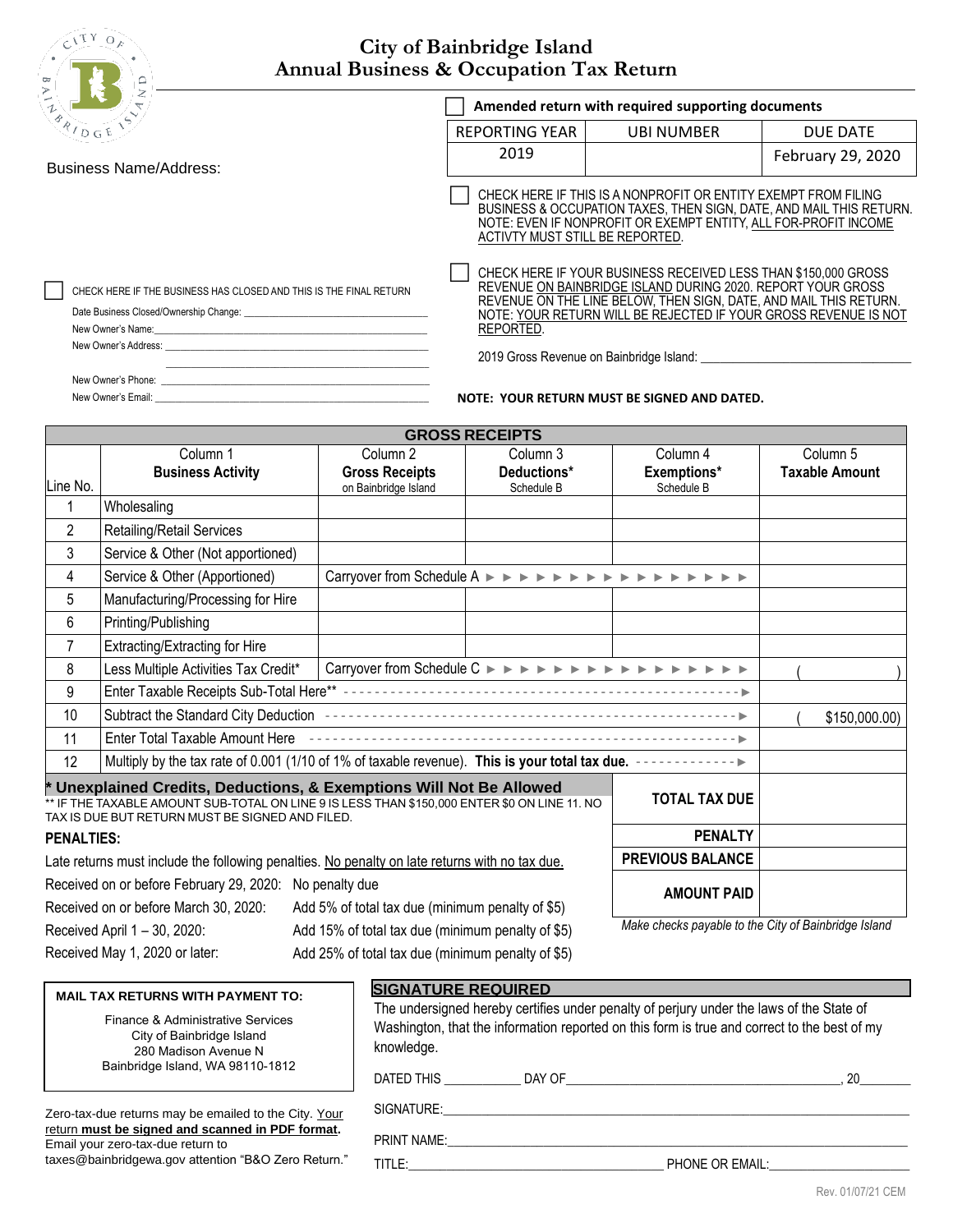## **Definitions**

The following definitions apply to the City of Bainbridge Island Business & Occupation Tax Return, as provided in Bainbridge Island Municipal Code § 5.05:

**Apportionable income** means the gross income of the business taxable under the service classifications of a city's gross receipts tax, including income received from activities outside the city if the income would be taxable under the service classification if received from activities within the city, less any exemptions or deductions available.

**Compensation** means wages, salaries, commissions, and any other form of remuneration paid to individuals for personal services that are or would be included in the individual's gross income under the federal Internal Revenue Code (IRC).

**Customer** means a person or entity to whom the taxpayer makes a sale or renders services, or from whom the taxpayer otherwise receives gross income of the business.

## **Customer location** means the following:

- A. For a customer not engaged in business, if the service requires the customer to be physically present, where the service is performed.
- B. For a customer not engaged in business, if the service does not require the customer to be physically present:
	- 1. The customer's residence; or
	- 2. If the customer's residence is not known, the customer's billing/mailing address.
- C. For a customer engaged in business:
	- 1. Where the services are ordered from; or
	- 2. At the customer's billing/mailing address if the location from which the services are ordered is not known; or
	- 3. At the customer's commercial domicile if none of the above are known.

The customer location of a customer under (ii) and (iii) is determined based on a cascading method or series of steps. Only if the first step is unknown may the taxpayer move to the next step and so forth.

**Gross receipts tax** means a tax measured by the amount of, or economic results of, business activity conducted in a city or county within the United States or within a foreign country. The term includes taxes measured in whole or in part on net income or gross income or receipts. "Business activities tax" does not include a sales tax, use tax, or a similar transaction tax, imposed on the sale or acquisition of goods or services, whether or not denominated as a gross receipts tax or a tax imposed on the privileged of doing business.

**Gross Revenue in the City** means any revenue generated as the result of engaging in business within the jurisdictional boundaries of the City. Gross revenue means all revenue generated by the business when the business is physically located within the jurisdictional boundaries of the City. The City does not acknowledge a distinction between wholesale and retail for Business & Occupation Tax purposes.

**Individual** means any individual who, under the usual common law rules applicable in determining the employer-employee relationship, has the status of an employee of that taxpayer.

**Primarily assigned** means the business location of the taxpayer where the individual performs his or her duties.

**Service-taxable income or service income** means gross income of the business subject to tax under either the service or royalty classification.

**Tax period** means the calendar year during which tax liability is accrued. If taxes are reported by a taxpayer on a basis more frequent than once per year, taxpayers shall calculate the factors for the previous calendar year for reporting in the current calendar years and correct the reporting for the previous year when the factors are calculated for that year, but not later than the end of the first quarter of the following year.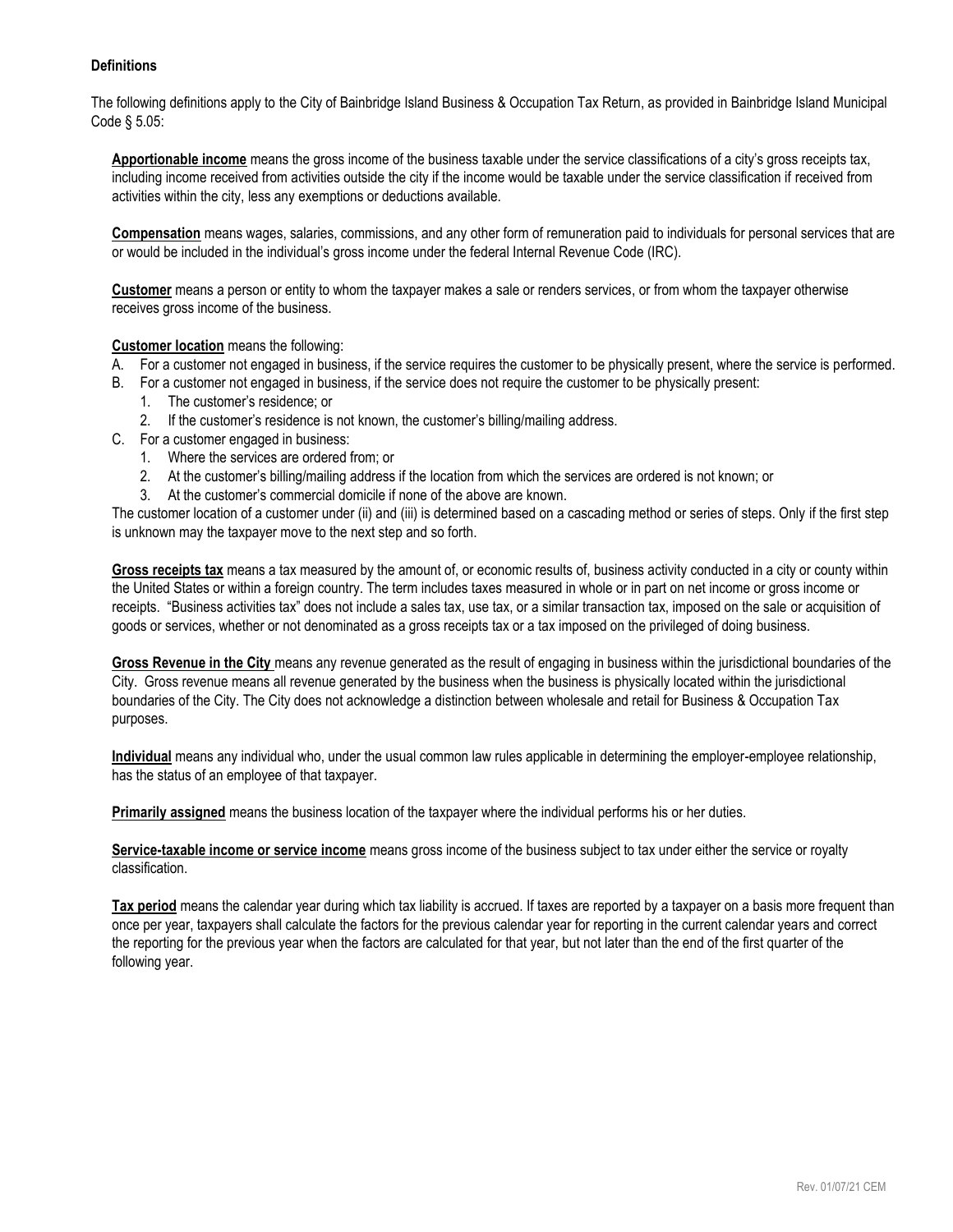

## **Schedule A –**

**Service & Other Income Apportionment** REPORTING YEAR UBI NUMBER

**Who should complete Schedule A?** Only those taxpayers that have a taxable presence in more than one jurisdiction and earn gross receipts from activities subject to a city's *Service and Other* gross receipts B&O tax classification need to complete the schedule.

**Why is this schedule necessary in addition to your tax return?** Effective January 1, 2008, RCW 35.102.130 requires a new method using a two-factor formula to determine how income taxable under the City's *Service and Other* gross receipts B&O tax classification is apportioned between multiple locations when a taxpayer is engaging in business in more than one jurisdiction.

2019

## **ATTACH TO BUSINESS & OCCUPATION TAX RETURN AND MAIL TO:**

Finance & Administrative Services City of Bainbridge Island 280 Madison Avenue N Bainbridge Island, WA 98110-1812

| Line<br>No.                                           |                                                                                                                                                                                                                                                                                                                                                                                                                                                                          | Amount |  |  |  |  |  |  |
|-------------------------------------------------------|--------------------------------------------------------------------------------------------------------------------------------------------------------------------------------------------------------------------------------------------------------------------------------------------------------------------------------------------------------------------------------------------------------------------------------------------------------------------------|--------|--|--|--|--|--|--|
| <b>SECTION I-APPORTIONABLE GROSS SERVICE RECEIPTS</b> |                                                                                                                                                                                                                                                                                                                                                                                                                                                                          |        |  |  |  |  |  |  |
| $\mathbf{1}$                                          | Enter total company-wide gross service receipts                                                                                                                                                                                                                                                                                                                                                                                                                          |        |  |  |  |  |  |  |
| $\overline{2}$                                        | Subtract any company-wide deductions allowed in City of Bainbridge Island Municipal Code<br>(itemize deductions on Schedule B)                                                                                                                                                                                                                                                                                                                                           |        |  |  |  |  |  |  |
| 3                                                     |                                                                                                                                                                                                                                                                                                                                                                                                                                                                          |        |  |  |  |  |  |  |
|                                                       | <b>SECTION II - PAYROLL FACTOR</b>                                                                                                                                                                                                                                                                                                                                                                                                                                       |        |  |  |  |  |  |  |
| 4                                                     | Enter total Bainbridge Island payroll costs (from Worksheet Section II - Payroll Factor, see next page)                                                                                                                                                                                                                                                                                                                                                                  |        |  |  |  |  |  |  |
| 5                                                     | Enter total company-wide payroll costs                                                                                                                                                                                                                                                                                                                                                                                                                                   |        |  |  |  |  |  |  |
| 6                                                     |                                                                                                                                                                                                                                                                                                                                                                                                                                                                          |        |  |  |  |  |  |  |
|                                                       | <b>SECTION III - SERVICE-INCOME FACTOR</b>                                                                                                                                                                                                                                                                                                                                                                                                                               |        |  |  |  |  |  |  |
| $\overline{7}$                                        | Enter total Bainbridge Island service receipts (from Worksheet Section III - Service-Income Factor, see next page)                                                                                                                                                                                                                                                                                                                                                       |        |  |  |  |  |  |  |
| 8                                                     | Enter total company-wide service receipts (same as Line 1 above less any excluded income from Worksheet Section<br>III - Service-Income Factor, Line 7.b., see next page)                                                                                                                                                                                                                                                                                                |        |  |  |  |  |  |  |
| 9                                                     |                                                                                                                                                                                                                                                                                                                                                                                                                                                                          |        |  |  |  |  |  |  |
|                                                       | <b>SECTION IV - BAINBRIDGE ISLAND TAXABLE SERVICE RECEIPTS</b>                                                                                                                                                                                                                                                                                                                                                                                                           |        |  |  |  |  |  |  |
| 10                                                    | Total Apportionment Factor (add Lines 6 and 9) ---                                                                                                                                                                                                                                                                                                                                                                                                                       |        |  |  |  |  |  |  |
| 11                                                    | Percentage of service income apportions to Bainbridge Island (divide Line 10 by the number 2)* --------------                                                                                                                                                                                                                                                                                                                                                            |        |  |  |  |  |  |  |
| 12                                                    | Bainbridge Taxable Service Receipts (multiply Line 3 by Line 11 and enter this amount on Line 4, Column 5 of the<br>Annual Business & Occupation Tax Return) BEREAD BEREAD BEREAD BEREAD BEREAD BEREAD                                                                                                                                                                                                                                                                   |        |  |  |  |  |  |  |
|                                                       | Formula Example:<br>Service and Other Income is apportioned to a city by multiplying service income by a payroll factor (based on the payroll within the city), plus the<br>service-income factor (based on the income-producing activity attributable for tax purposes within the city, divided by two.*<br>Total Taxable Service Income X (Payroll Factor + Service-Income Factor)*<br>$\overline{2}$<br>Payroll Factor = Total Compensation Paid on Bainbridge Island |        |  |  |  |  |  |  |
|                                                       | <b>Total Compensation Paid Company-wide</b><br>Service Income Factor = Total Bainbridge Island Service Receipts<br><b>Total Company-wide Service Receipts</b><br>*If a business has no employees in any location, such as a sole proprietorship without employees, then the payroll factor is zero and the                                                                                                                                                               |        |  |  |  |  |  |  |
|                                                       | apportionment reverts to a single factor formula using the service factor only. In this case, divide the service factor by 1.                                                                                                                                                                                                                                                                                                                                            |        |  |  |  |  |  |  |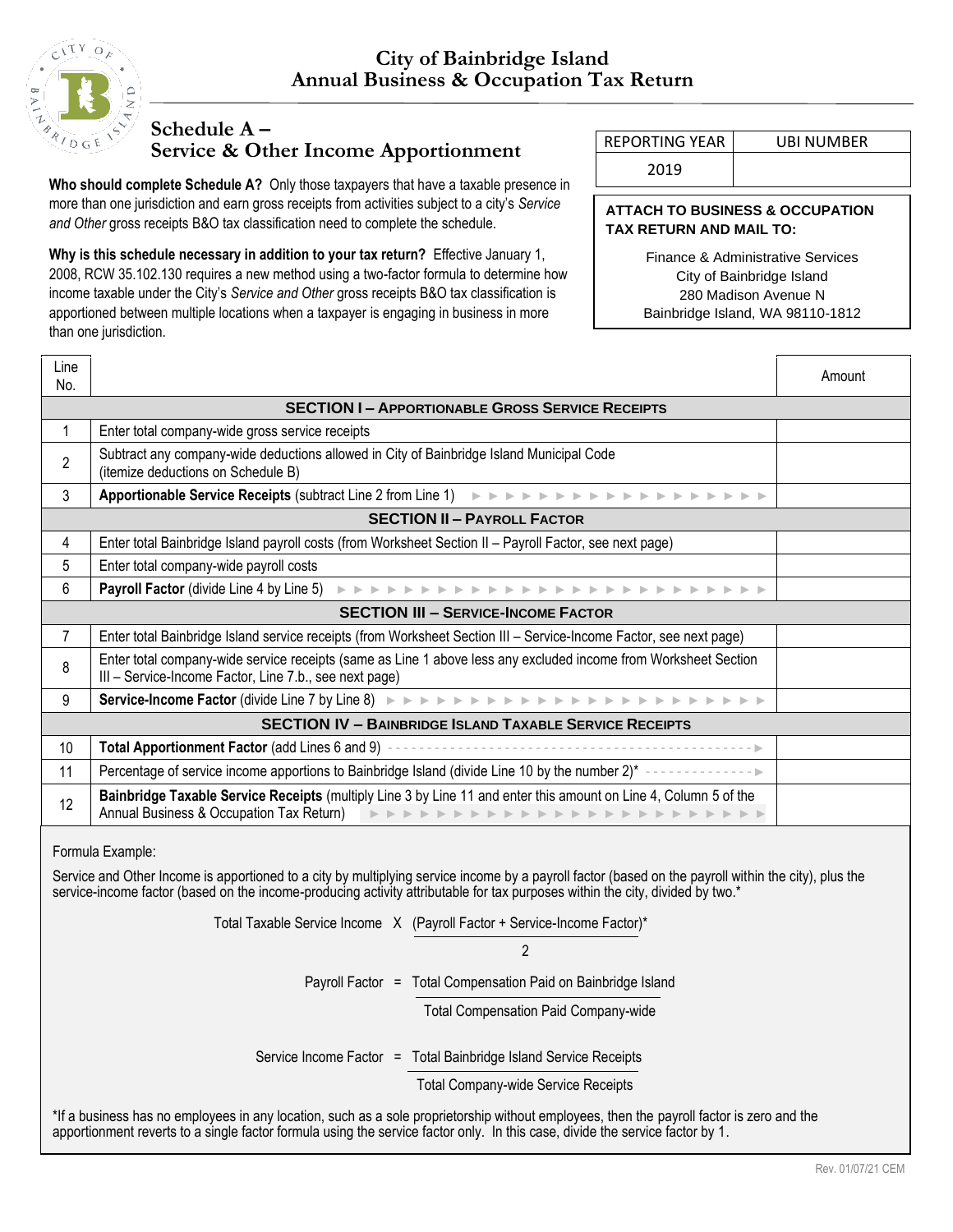## **SECTION I – Apportionable Gross Service Receipts**

**Line 1:** Enter the total company-wide gross service receipts for your business.

**Line 2:** Enter the amount of gross receipts deductible under City of Bainbridge Island Municipal Code (Exclude any interstate deduction as this schedule apportions company-wide service income.)

**Line 3:** Subtract Line 2 from Line 1 and enter this amount on Line 3. This is your **Total Apportionable Service Receipts**.

## **SECTION II – Payroll Factor Worksheet**

#### **Line 4:**

| Enter the City payroll for the following employees: |                                                                                                                                                                                                                                 |    |  |  |
|-----------------------------------------------------|---------------------------------------------------------------------------------------------------------------------------------------------------------------------------------------------------------------------------------|----|--|--|
| a.                                                  | Total payroll for employee(s) whose assigned office or work location is located within the City;                                                                                                                                | a. |  |  |
| b.                                                  | Total payroll for employee(s) who are not primarily assigned to any place of business for the tax<br>period and the individual performs fifty percent or more of his/her service for the tax period in the<br>$City;$ and       |    |  |  |
|                                                     | Total payroll for employee(s) not primarily assigned to any work location for the tax period and<br>the individual does not perform fifty percent or more of his/her service in any City, but that<br>person lives in the City. | υ. |  |  |
|                                                     | Enter on Line 4 - Total Bainbridge Island Payroll Costs (add Lines a, b, and c)                                                                                                                                                 |    |  |  |

**Line 5:** Enter on Line 5 the total payroll for all locations (the amount in Line 4 plus the payroll for employees in all other locations outside the City).

**Line 6:** Calculate **Payroll Factor**. Divide Line 4 by the amount in Line 5 and enter the calculated amount as a percentage on Line 6. If a business has no employees, then there is no payroll factor. If there are no employees on Bainbridge Island, but there are employees elsewhere, then the payroll factor for Bainbridge Island is zero.

#### **SECTION III – Service-Income Factor Worksheet**

#### **Line 7:**

| Enter the Service Gross Receipts in the City: | <b>Service Receipts</b>                                                                                                                                                        |  |  |
|-----------------------------------------------|--------------------------------------------------------------------------------------------------------------------------------------------------------------------------------|--|--|
| a.                                            | Total gross receipts from customers whose location is within the City of Bainbridge Island; and                                                                                |  |  |
| D.                                            | Total gross receipts of service-income-producing activities performed within the City of<br>Bainbridge Island, and are not taxable in the customer location (excluded income). |  |  |
|                                               | Enter on Line 7 - Total Bainbridge Island Service Receipts (add Lines a and b)<br>.                                                                                            |  |  |

**Line 8:** Enter on Line 8 the total company-wide gross service receipts for all locations (the amount in Line 7 plus the gross receipts from all other locations outside the City).

**Line 9:** Calculate **Service-Income Factor**. Divide Line 7 by the amount in Line 8 and enter the calculated amount as a percentage on Line 9.

#### **SECTION IV – Taxable Service Receipts**

**Line 10:** Add Line 6 to Line 9 and enter the calculated amount on Line 10. This is the **Total Apportionment Factor**.

**Line 11:** Divide Line 10 by two (the number 2), if two factors remain. If there is no payroll factor, divide Line 10 by one (the number 1). Enter the calculated amount as a percentage on Line 11.

**Line 12:** Multiply Line 3 by Line 11 and enter the amount on Line 12. This is your City Taxable Service Receipts. Also enter this amount on Line 4, Column 5 of the Annual Business & Occupation Tax Return.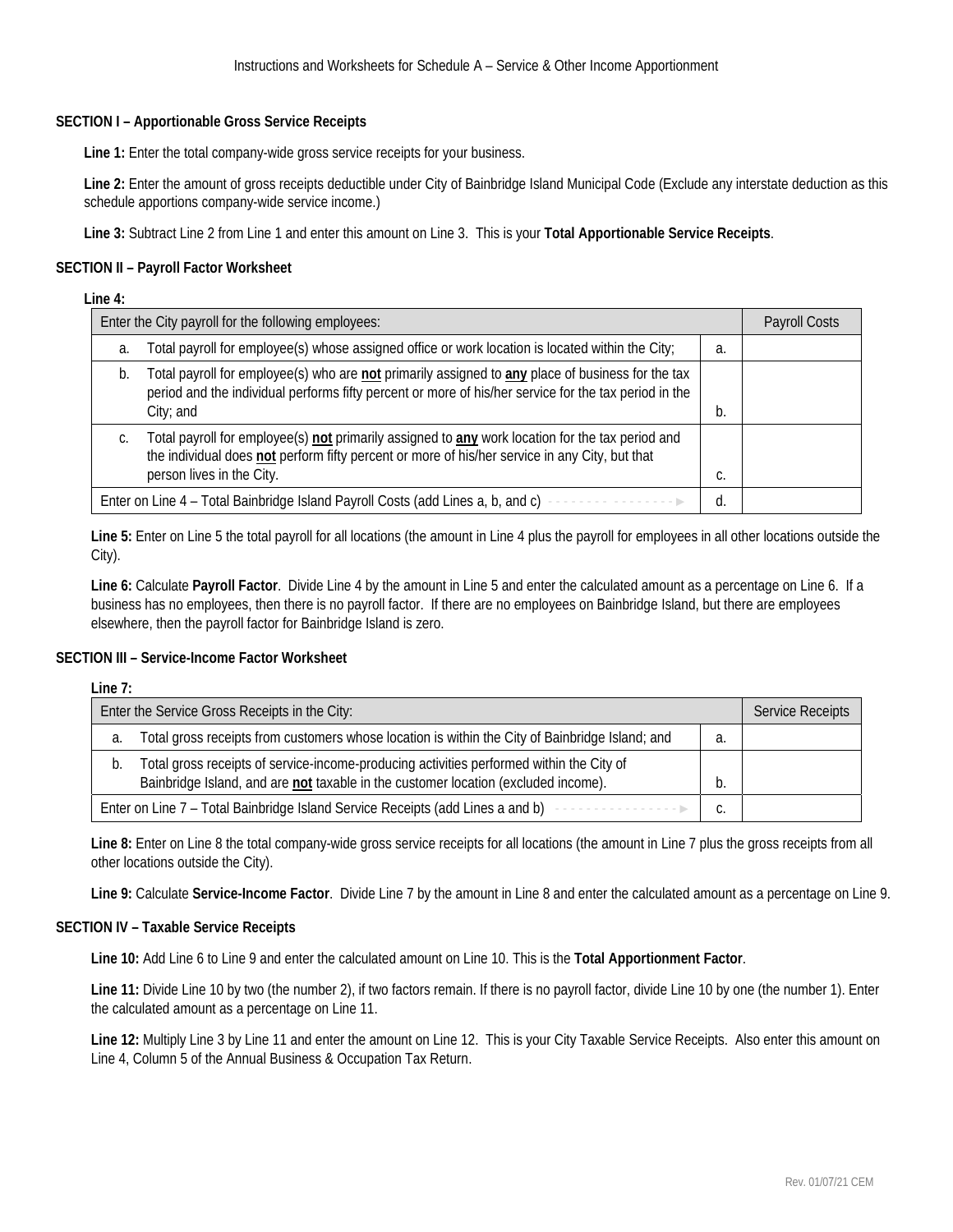

## **City of Bainbridge Island Annual Business & Occupation Tax Return**

# **Schedule B – Deductions & Exemptions**

REPORTING YEAR | UBI NUMBER

2019

## **ATTACH TO BUSINESS & OCCUPATION TAX RETURN AND MAIL TO:**

Finance & Administrative Services City of Bainbridge Island 280 Madison Avenue N Bainbridge Island, WA 98110-1812

## **SECTION I - DEDUCTIONS**

The City of Bainbridge Island Municipal Code §5.05 recognizes certain deductions in computing the gross receipts tax. Any deductions you are claiming must be listed and an explanation provided. All deductions must be fully supported by the taxpayer's books and records. **No unexplained deductions will be allowed. Enter deduction amounts in Column 3 of the Annual Business & Occupation Tax Return.**

| _ine |                                       |                |                         |
|------|---------------------------------------|----------------|-------------------------|
| No.  | <b>Business Activity</b>              | Deduction Type | <b>Deduction Amount</b> |
|      | Wholesaling                           |                |                         |
|      | <b>Retailing/Retail Services</b>      |                |                         |
|      | Service & Other (Not apportioned)     |                |                         |
|      | Manufacturing/Processing for Hire     |                |                         |
|      | Printing/Publishing                   |                |                         |
|      | <b>Extracting/Extracting for Hire</b> |                |                         |

## **SECTION II - EXEMPTIONS**

The City allows the following exemptions. Revenue derived from these sources may be subtracted from your total gross revenue taxable by the City. To claim these exemptions, each exemption and the amount you are claiming must be identified. All eligible exemptions claimed not pre-printed on the Schedule must be reflected as "Other" and must be separately identified. All exemptions must be fully supported by the taxpayer's books and records**. No unexplained exemptions will be allowed. Enter exemption amounts in Column 4 of the Annual Business & Occupation Tax Return.**

|             |                                                                          |             | <b>Type of Business Activity</b>     |                                         |                                          |                         |                                              |                            |
|-------------|--------------------------------------------------------------------------|-------------|--------------------------------------|-----------------------------------------|------------------------------------------|-------------------------|----------------------------------------------|----------------------------|
| Line<br>No. | <b>Type of Exemption</b>                                                 | Wholesaling | Retailing/<br><b>Retail Services</b> | Service &<br>Other<br>(Not Apportioned) | Manufacturing<br>/Processing<br>for Hire | Printing/<br>Publishing | Extracting/<br><b>Extracting for</b><br>Hire | Total<br><b>Exemptions</b> |
|             | <b>Commercial Parking Lot</b>                                            |             |                                      |                                         |                                          |                         |                                              |                            |
| 8           | Liquor, Beer, Wine Sales                                                 |             |                                      |                                         |                                          |                         |                                              |                            |
| 9           | Motor Vehicle Fuel Sales                                                 |             |                                      |                                         |                                          |                         |                                              |                            |
| 10          | <b>Temporary Stationary Business</b>                                     |             |                                      |                                         |                                          |                         |                                              |                            |
| 11          | Out-of-State Sales                                                       |             |                                      |                                         |                                          |                         |                                              |                            |
| 12          | Eligible Gross Receipts Tax on the<br>Same Activity Paid to another City |             |                                      |                                         |                                          |                         |                                              |                            |
| 13          | Other (Explain):                                                         |             |                                      |                                         |                                          |                         |                                              |                            |

Explanation of categories:

<sup>7.</sup> Commercial Parking Lot. Gross receipts derived from a commercial parking lot business, which is subject to the City's 30% commercial parking lot tax as mandated b[y Chapter 5.10 o](http://www.codepublishing.com/WA/BainbridgeIsland/%23!/BainbridgeIsland05/BainbridgeIsland0510.html)f the Bainbridge Island Municipal Code.

Liquor Sales/Motor Vehicle Fuel Sales. Gross receipts derived from the sale of liquor as defined b[y RCW 66.04.010 a](http://app.leg.wa.gov/rcw/default.aspx?cite=66.04.010)nd exempted unde[r RCW 66.08.120](https://app.leg.wa.gov/rcw/default.aspx?cite=66.08.120) and mandated by Chapter 5.05 of the Bainbridge Island Municipal Code.

<sup>9.</sup> Motor Vehicle Fuel Sales. The sale of motor vehicle fuels as defined b[y RCW 66.04.010 a](http://app.leg.wa.gov/rcw/default.aspx?cite=66.04.010)nd exempted unde[r RCW 82.36.440 a](http://app.leg.wa.gov/rcw/dispo.aspx?cite=82.36.440)nd mandated b[y Chapter 5.05 o](http://www.codepublishing.com/WA/BainbridgeIsland/%23!/BainbridgeIsland05/BainbridgeIsland0505.html)f the Bainbridge Island Municipal Code.

<sup>10.</sup> Temporary Stationary Business. Gross receipts from a "temporary stationary business" as defined b[y Chapter 5.40 o](http://www.codepublishing.com/WA/BainbridgeIsland/%23!/BainbridgeIsland05/BainbridgeIsland0540.html)f the Bainbridge Island Municipal Code Note: If the fee was paid for a City business license, the business is not a "temporary stationary business."

<sup>11.</sup> Out-of-State Sales. Gross receipts for out-of-state sales for which you receive a tax credit on Schedule C as mandated b[y Chapter 5.05 o](http://www.codepublishing.com/WA/BainbridgeIsland/%23!/BainbridgeIsland05/BainbridgeIsland0505.html)f the Bainbridge Island Municipal Code.

<sup>12.</sup> Eligible Gross Receipts Tax on the Same Activity Paid to Other City/Cities. The amount of eligible gross receipts tax paid to another city for the same activity as defined b[y Chapter 5.05 o](http://www.codepublishing.com/WA/BainbridgeIsland/%23!/BainbridgeIsland05/BainbridgeIsland0505.html)f the Bainbridge Island Municipal Code. The city or cities to which you paid the tax must be identified to claim this exemption.

<sup>13.</sup> Other Exempt Activity. Gross receipts from any other business not subject to taxation by the City as directed by State law as outlined i[n Chapter 5.05 o](http://www.codepublishing.com/WA/BainbridgeIsland/%23!/BainbridgeIsland05/BainbridgeIsland0505.html)f the Bainbridge Island Municipal Code. The exempt activity must be identified to claim exemption.